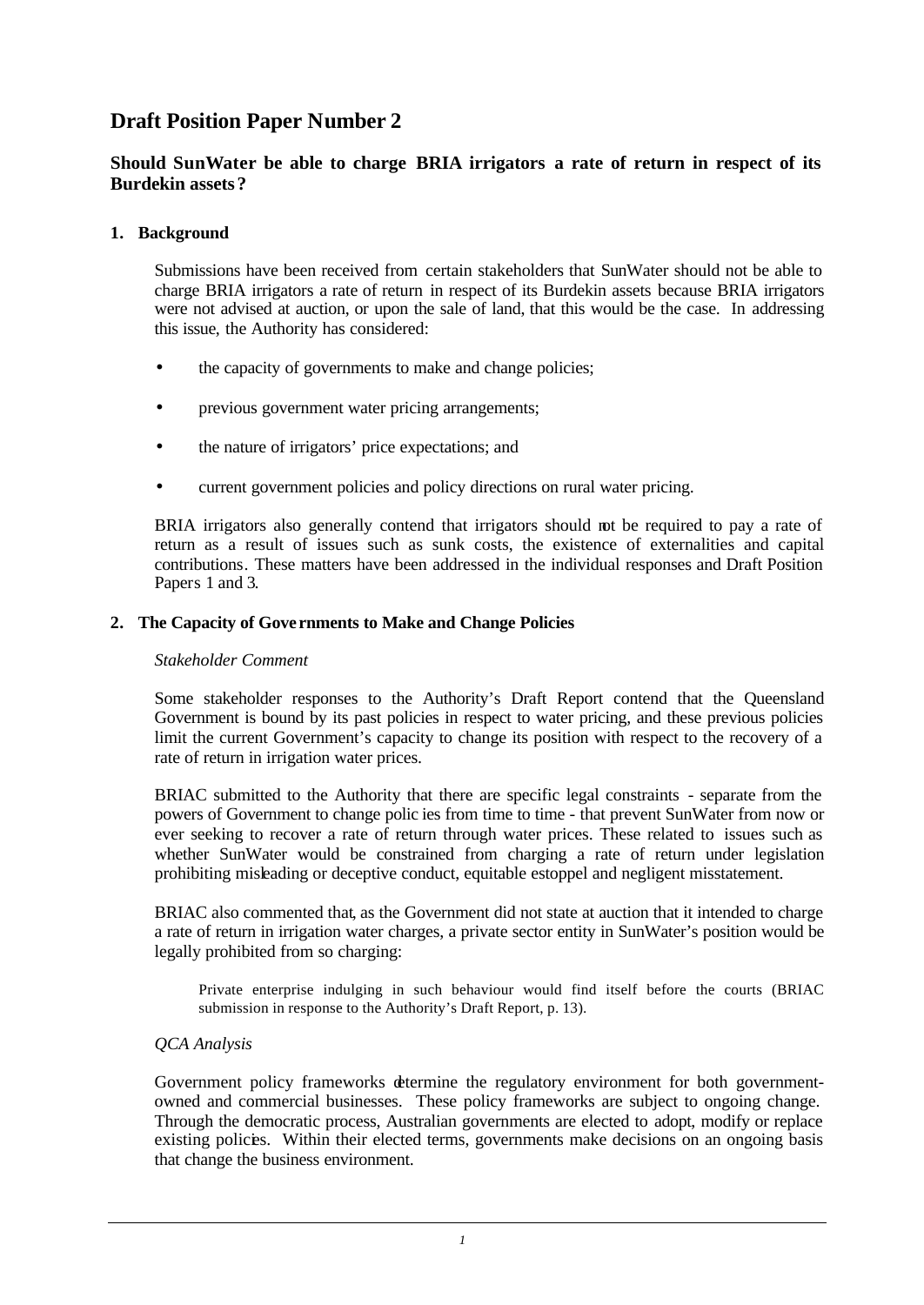While policy changes may produce adverse consequences for individuals or communities, there is no explicit constraint on governments to not change a particular policy *solely* because to do so would be detrimental to the welfare of an individual or group of individuals.

As outlined in the Authority's Draft Report (page 97), the Authority's legal advice is that, following a review of past and current water legislation and the representations made by the State during the relevant period, the relevant Ministers are not constrained in specifying water charges for BRIA irrigators and that they have a broad discretion in setting such charges. This broad discretion includes the ability to require that SunWater recover a rate of return in such charges.

While this is the general position based on the available evidence, the Authority accepts that there could be individual cases where this general position does not apply due to the specific circumstances of the case, although the Authority is currently unaware of any such cases. However, the Authority does not consider that the Ministerial Direction envisages an assessment of the circumstances of each individual case to determine if there are any exceptions to the general position.

BRIAC has raised concerns about the particular circumstances relating to the Burdekin. In respect to these matters, after taking legal advice the Authority has concluded that there does not appear to be any evidence to support general claims for:

- misleading or deceptive conduct [as the material in the auction kits did not create the impression that the Government guaranteed not to increase water charges to include a rate of return at any time in the future];
- equitable estoppel [as the representations in the auction kits did not amount to a 'promise' that water charges would not be increased in the future to reflect a rate of return]; or
- negligent mis-statement [as it is not evident that the information provided by advisers breached their duty of care].

Furthermore, the Authority considers that the same general conclusions would apply in relation to a private sector service provider in the same circumstances.

Again, there could be individual cases where the particular circumstances of the case are such that this general position does not apply, although the Authority is currently not aware of any such cases.

Finally, the Authority recognises that governments have from time to time provided assistance to groups to adjust to the new policy framework either in recognition that industry may not be able to achieve the desired goals without such assistance or in recognition of the community's desire for an "equitable" sharing of the burdens of reform. Whether the government should do so is outside the Authority's mandate and is considered more appropriate for government to consider (see page 103 of the Draft Report).

#### **3. Previous Water Pricing Policies and Irrigator Expectations**

#### *Stakeholder Comment*

BRIAC has stated that as irrigators were not explicitly advised at auction that a rate of return would be charged, a rate of return should not now be charged (BRIAC submission in response to the Authority's Draft Report, pp. 2, 13). For example:

… charging a positive rate of return is rejected by BRIA irrigators and amounts to moving the goal posts once investors have committed to purchase (p. 13).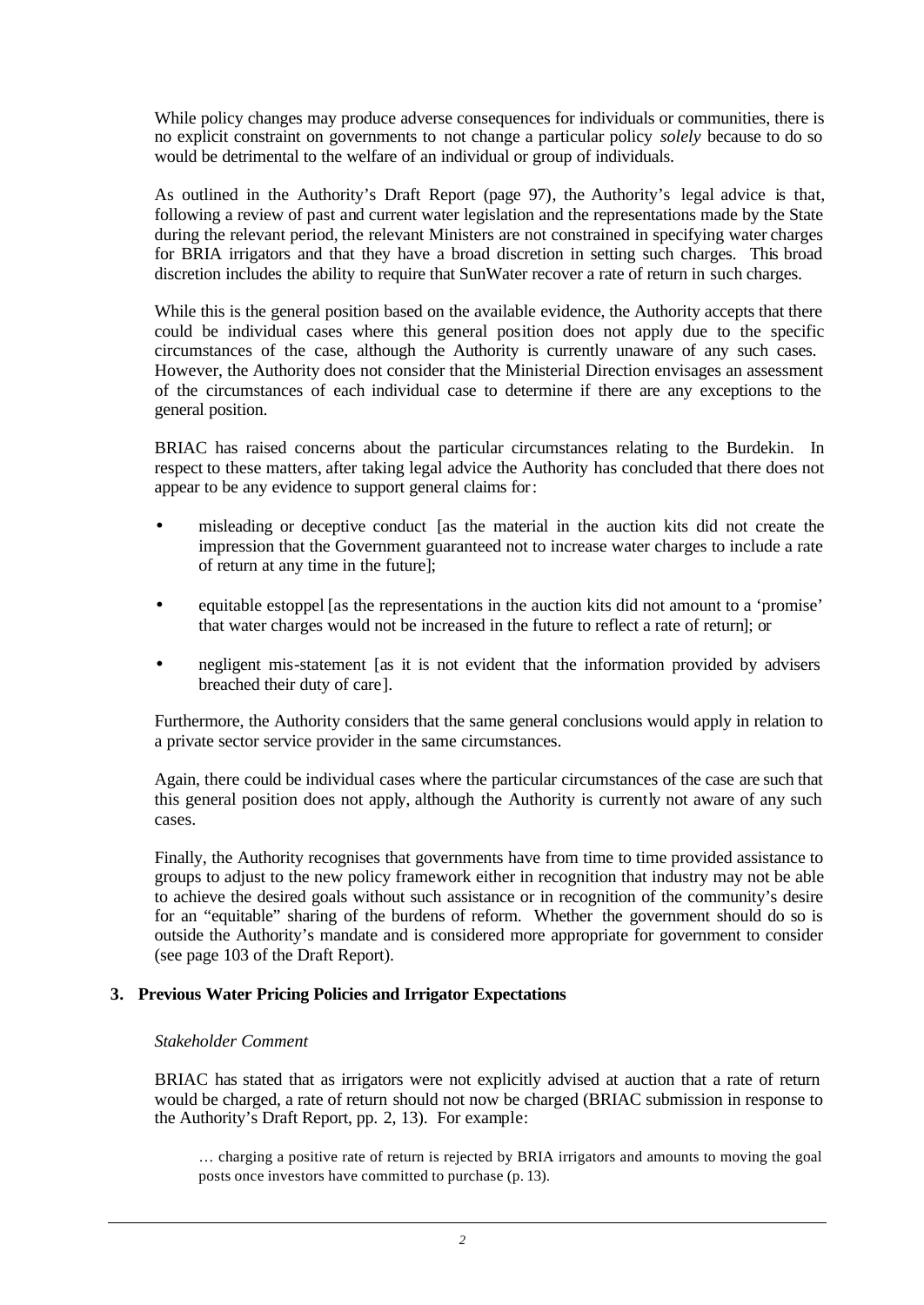## And further:

To suggest that Irrigators investing in the BRIA Scheme would have done so knowing that they would be required to pay an unknown rate of return on a yet to be determined value defies logic and fundamental business principles. It is significant that even at the last auction of BRIA farms in 1998 no advice was provided to prospective purchasers that there was a requirement to provide a rate of return as a component of water charges (p. 2 of BRIAC's submission in response to the Authority's Draft Report).

Similarly, CANEGROWERS stated that, as Government did not make their intention to seek a rate of return clear to growers at the time of sale, it is unreasonable to assume that growers factored this into their bids when purchasing land and water (CANEGROWERS in response to the Authority's Draft Report, p. 9).

BRIAC suggested that, as the Government had changed the policy environment for BRIA irrigators subsequent to their purchase of land, compensation should be payable to BRIA irrigators.

Various individuals who were involved in policy development at the time of the development of the Scheme and subsequent land sales have advised the Authority that, at no time during this period, did the Government indicate that irrigation water charges would include a rate of return. Statements to this effect have been provided to the Authority by:

- Mr Chapman, former Manager of the Burdekin District Canegrowers Executive from 1973 to 1989 and Secretary of the Committee responsible for lobbying and negotiations for the construction of the Burdekin Dam from 1976 to 1981;
- Mr L. Hall, former Chairman of the Queensland Rice Marketing Board, Chairman of the Lower Burdekin Rice Producers Co-operative, Chairman of the Queensland Council of Agriculture, Chairman of the Queensland Farmers Federation, Member of the Burdekin Dam Project Advisory Group from the mid 1980s to 1993;
- Mr L. Searle, former Chairman of the Burdekin District CANEGROWERS Executive from 1982 to 1992, Member of the Burdekin Dam Project Advisory Committee Executive from 1976 to the completion of the Dam; and
- Mr J. Smith, former regional engineer for the Department of Natural Resources at Ayr from 1984 to 1991.

## *QCA Analysis*

Neither the Ministerial Direction nor the *Queensland Competition Authority Act* 1977 explicitly require the Authority to have regard to past policies. However, except in the case of a legislative prohibition, the Authority does not consider that a government's right to change policy precludes the Authority from taking account of a government's past actions and statements where this is relevant to efficient and equitable pricing, and in the public interest to do so. Such an approach has been adopted by the Authority in how it recognises capital contributions from land and water sales receipts (see Draft Position Paper Number 1).

The Authority's view is that it would be appropriate for it to have regard to the Government's past actions and statements, where:

- there is sufficient evidence of a government's intentions;
- these intentions create a reasonable expectation by parties of a certain outcome; and,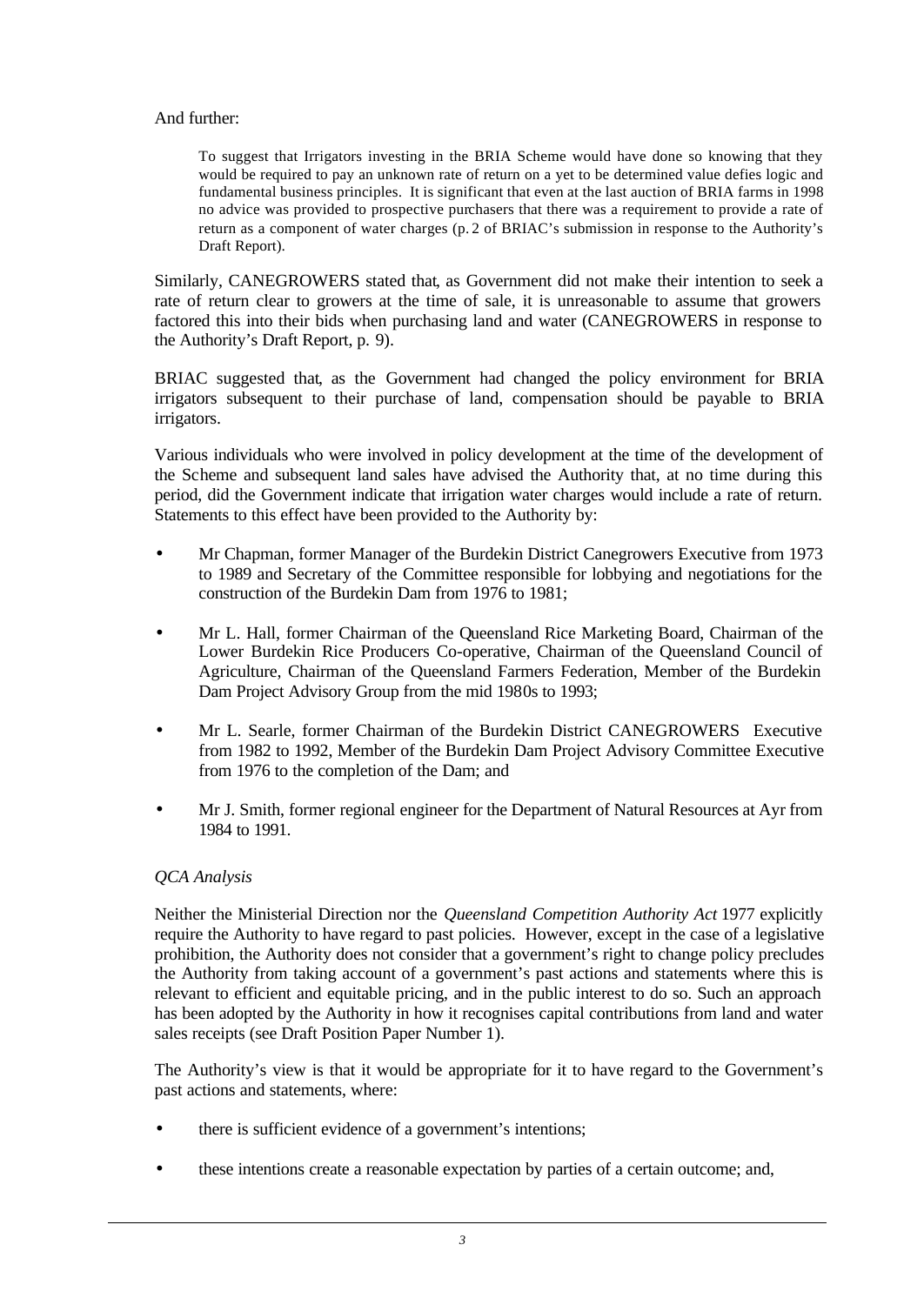recognition of this intention and expectation is consistent with, and promotes, the public interest.

#### The Intent of Government Policy

l

The intent of a government's policies might be inferred from a number of sources. The primary reference, of course, should be actual government policies, articulated policy statements and authoritative suggestions for the direction of policy development.

The following publicly available information on charging a rate of return in irrigation water charges was found that was relevant to the issues raised by BRIAC:

- in 1980, the Report to Parliament outlined that the continuation of existing prices in real terms would result in a 2.05 per cent real return on capital.<sup>1</sup> The 1980 report was integral to the Parliamentary approval of the Scheme, and was extensively publicly debated in Parliament. Local Burdekin media reports at the time also referred to the report and its findings;
- in 1987/88, DNRM commenced a five-year plan whereby all schemes would individually provide a surplus over direct local costs of operation and maintenance. For some schemes, increases in excess of inflation were approved by Government under this strategy and grower groups were advised of these intentions<sup>2</sup>;
- in 1989, the enactment of the *Water Resources Act 1989* which included wide ranging powers to levy irrigation water charges, including for the purpose of raising moneys to defray principal monies and interest on borrowings, any other payment required by law to be made by it, and costs, charges and expenses for or in connection with the construction or acquisition or the maintenance, repair, administration, control, extension or renewal of works constructed by it or placed under its control (s. 9.39);
- in 1993, the release by the Queensland Government of a water pricing policy options paper *What Price* ... *Water?*. One option outlined in the paper was for irrigation water charges to including a rate of return on capital of up to five per cent; $3$
- for Burdekin land auctions on 3 November 1993 (auction 12), 3 February 1994 (auction 13) and 29 June 1994 (auction 14), the release of material by the Department of Natural Resources which stated, under the heading of 'Water Charges' that, amongst other things, 'The State Government is conducting a review of water pricing policy options across Queensland'. Interested parties were invited to seek further information from the relevant contact officer. The contact officer has confirmed that she typically provided a copy of the policy options paper in response to queries posed in relation to future irrigation water charges;
- in 1994, the Queensland Government's agreement to the national strategic water policy framework under the Council of Australian Governments (COAG). Under this framework, the Government committed:
	- to the adoption of pricing regimes based on the principles of consumption-based pricing, full-cost recovery and desirably the removal of cross-subsidies which were

<sup>1</sup> Queensland Water Resources Commission. 1980. *Report on Establishment of Burdekin River Project Undertaking*.

<sup>2</sup> Letter of advice from DNRM to the Authority, 10 February, 2003. Note letter to Member for Burdekin regarding removal of rebates, 1 December 1987. Letter from then Minister for Water Resources and Maritime Services to Invicta Mill Suppliers' Committee, 20 October 1988.

<sup>3</sup> Department of Primary Industries. 1993. *Water Price … Water?* Executive Summary, p. 5 and Water Pricing Policy - Options Paper, p. 35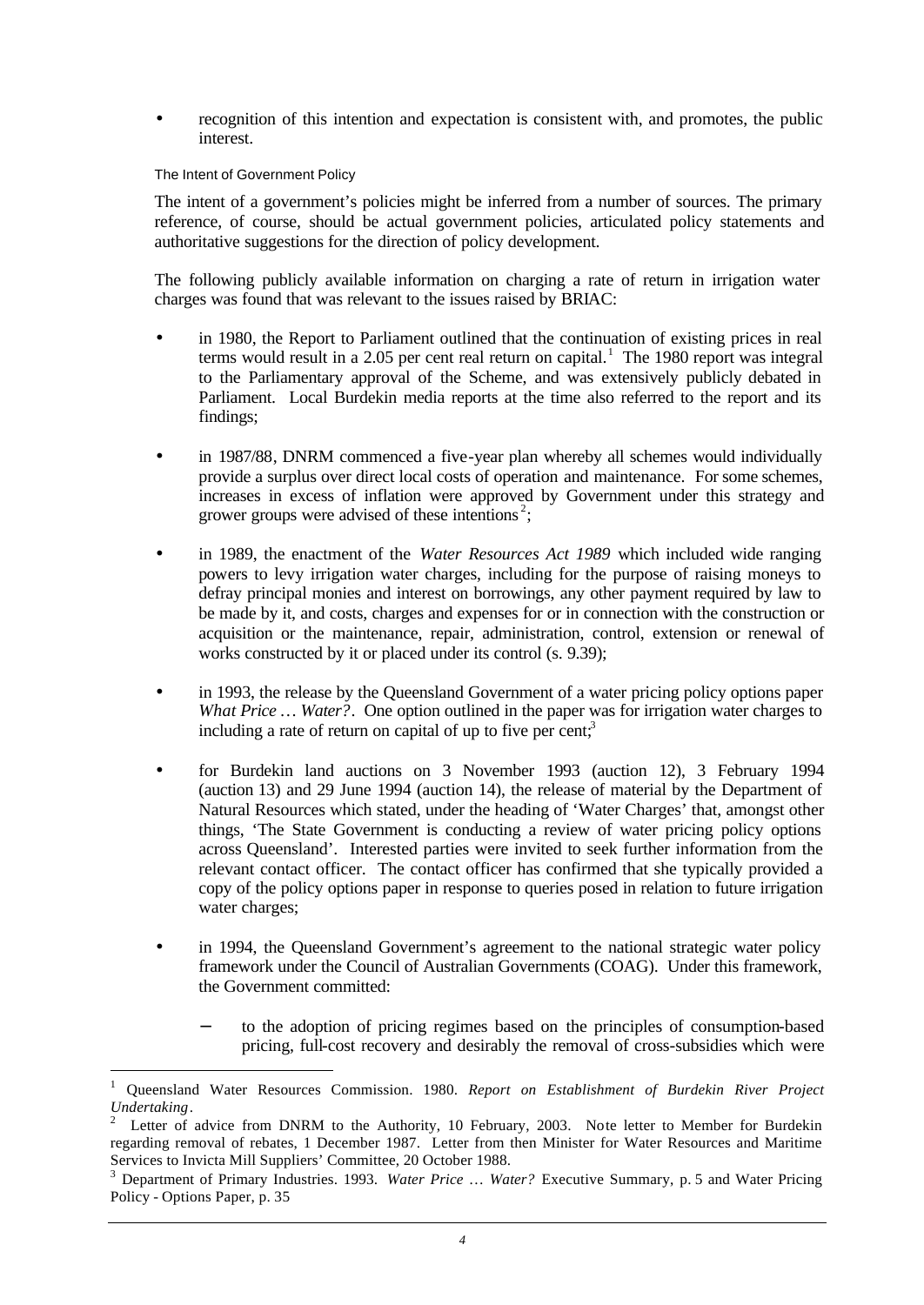not consistent with efficient and effective services, use and provision. Where crosssubsidies continue to exist, they were to be made transparent; and

- in relation to rural water supply, to achieve a positive real rate of return on the written down replacement cost of assets, wherever practicable;<sup>4</sup>
- in 1995, the Queensland Government's commitment to National Competition Policy through COAG. $5$  This agreement re-affirmed the original 1994 COAG agreement, which was rolled into the National Competition Policy. The effective implementation of this reform became a precondition of competition payments to the Queensland Government;
- in 1996, the Queensland Government release of a water pricing policy paper which acknowledged that 'For more recent schemes such as the Burdekin River Project, irrigators have met a component of the capital costs as well as other costs.<sup>56</sup> The 1996 paper proposed the following water pricing policy in relation to existing irrigation schemes:
	- water prices for existing schemes will continue to be adjusted annually in line with any cost changes for providing the services;
	- the medium-term objective is to ensure water revenue for each sector (ie urban, agricultural and industrial) covers operating and refurbishment costs of providing supply by 2001; and
	- where the medium term objective is already being achieved, this situation will, as a minimum, be maintained.

The Authority also notes that there was a lengthy and public policy debate on these matters (although not necessarily restricted to the Queensland Government). For example:

- in 1992, the release of an Industry Commission (IC) report *Water Resources and Waste Water Disposal*, to which the Burdekin Dam Project Landowners Committee and particular BRIA irrigators made submissions. The IC report made several recommendations in regards to irrigation water prices, including that:
	- a rate of return should be charged in relation to existing schemes, where demand for water is sufficiently strong;
	- the rate of price increases faced by irrigators, and the combination of price increases and cost reductions required to provide a commercial rate of return, should be determined by negotia tions between governments and bulk water suppliers; and
	- until such time as charges to irrigators are sufficient to provide commercial rates of return, the shortfalls in revenues should be directly funded by the owner government.<sup>7</sup>

The IC report was widely reported in local Burdekin media, as well as in State-wide and national media sources. An article on front page of the Townsville Bulletin was headlined

l

<sup>4</sup> COAG 1994. *Council of Australian Governments Communique 25 February 1994 (Hobart)*. Available from http://www.premiers.qld.gov.au/about/igr/communiques/cag25294.htm

<sup>5</sup> COAG 1995. *Council of Australian Governments Communique 11 April 1995 (Canberra)*. Available from http://www.premiers.qld.gov.au/about/igr/communiques/cag11495.htm

<sup>6</sup> Department of Natural Resources. 1996. *Rural Water Pricing and Management*. Brisbane: Department of Natural Resources.p.6.

<sup>7</sup> Industry Commission. 1992. *Water Resources and Waste Water Disposal*. Report no. 26. Canberra: Australian Government Publishing Service.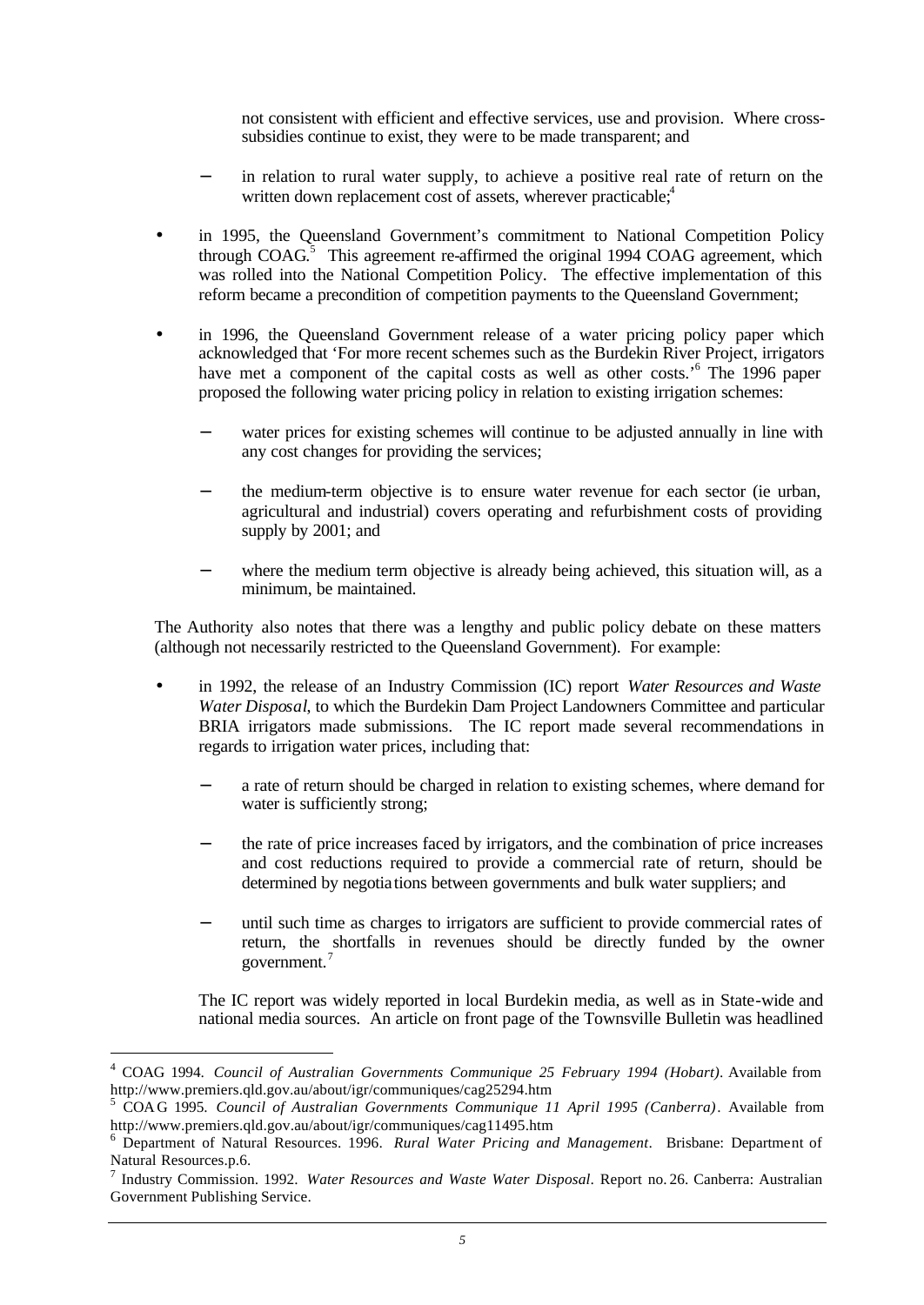'Water users 'must pay up''.<sup>8</sup> The same article noted comments by Irrigation Council and Canegrowers State Leader on the proposal, stating that 'many cane growers would be crippled if the State Government adopted the price increases recommended by the Commission.'

The Queensland Government's immediate response to the IC report was outlined by a spokesman for the (then) Primary Industries Minister: 'These recommendations are just that - they are recommendations…The Queensland Government is taking action on a water pricing review. When the review is finished early next year then we will look at the IC report and probably blend the two to come up with a new policy';  $\frac{1}{2}$ 

• in 1993, the release of the Hilmer Report *National Competition Policy*, which envisaged the implementation of a monopoly prices oversight regime which would include provision for a normal commercial profit.<sup>10</sup> Whilst irrigation water charges were not specifically identified in this context, the Authority notes that Canegrowers - Burdekin District provided a submission to this review;

In regard to historical irrigation water charges in general, a recent information paper released by DNRM noted that, 'Prices charged for irrigation water rarely covered costs, and reflected a policy of government subsidies to encourage regional development through irrigated agriculture.'

DNRM advised the Authority that this statement reflected the situation that for many irrigation projects throughout Queensland, the full costs associated with capital invested by Government as well as on-going costs of operation and maintenance were not recovered from revenue from water charges – and, that projects were established to provide additional water supplies with a view to ensuring continued economic growth. There is no evidence that the Queensland Government committed to maintain such a policy in perpetuity.

The Authority has concluded that while there was no clear statement from government that a rate of return would be charged, it was evident that governments were changing their direction in respect to pricing towards more commercial pricing practices. Initially such statements related to the Queensland Government seeking in excess of local costs of operation and maintenance, and more recently took the form of national agreements under COAG to include a rate of return, where practicable. Grower representatives were advised of these changes in December 1987 and again in October 1988. The first auction sales of land in the BRIA were undertaken in March 1988.

#### Were Irrigators' Expectations Reasonable?

l

In principle , parties purchasing water rights should not be required to pay higher prices where it was originally clearly represented to them that prices would not increase. From an efficiency point of view, future responses of growers to new government policies might have unintended and undesirable effects if the parties no longer have confidence that the new initiatives will be respected. For these reasons the expectations of irrigators are considered to be relevant to the matter to hand.

While it is possible that irrigators' *actual* expectations may differ markedly from the Authority's view of *reasonable* expectations, the Authority considers that it is only appropriate to recognise those expectations that are considered to be reasonable. To do otherwise would remove the incentive for parties to seek to negotiate clear and unambiguous arrangements into the future.

<sup>8</sup> Cahill, A. 1992. Water users 'must pay up'. *Townsville Bulletin*. Saturday, September 26:1.

<sup>9</sup> Cahill, A. IC report 'not the final work on Burdekin'. *Townsville Bulletin*. September 26:3.

<sup>10</sup> Report by the Independent Committee of Inquiry (Hilmer Report). 1993. *National Competition Policy*. Canberra: Australian Government Publishing Service. p. 285.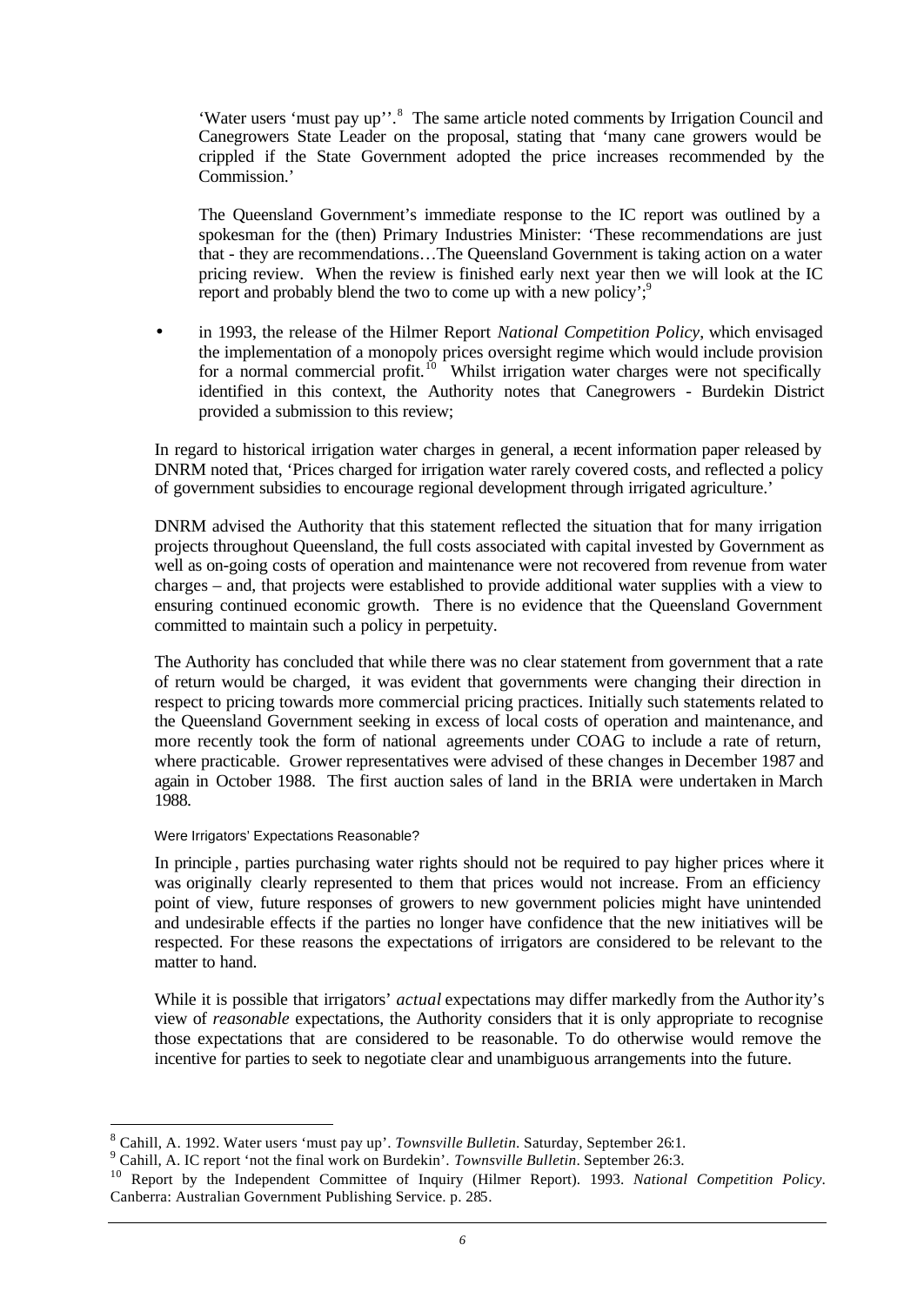The Authority accepts the statutory declarations provided by particular individuals that state that rates of return on irrigation charges were not explicitly discussed with growers during the auction period.

However, the Authority considers that growers were or should have been aware, that irrigation charges would increase in the future to exceed the direct local costs of production and maintenance. In this regard, the Authority notes that, over the period of development of the Scheme and subsequent BRIA land sales:

- there was significant public debate on this matter; and
- irrigators had access to various representative groups with specific responsibilities for information gathering and representative responsibilities, including for issues of water pricing. Indeed, irrigators have made cogent submissions to various inquiries and assessments of water pricing over the period under assessment, suggesting a relatively sophisticated level of understanding of the issues and ongoing policy debates.

Accordingly, the Authority considers that it was not reasonable for irrigators to have assumed that water prices, and the basis for determining water prices, would remain unchanged for ever.

While the Authority has noted in the Draft Report in respect of capital contributions (page 23) that available information indicated that certain payments were contributions "towards the capital costs of the schemes", the Authority has not found any evidence that SunWater (or its predecessor organisations) committed to never charging a rate of return in irrigation water charges for BRIA irrigators. However, the circumstances of individual growers may need to be considered where issues of particular and individual nature are considered relevant.

Irrigators have also claimed they would have bid lower amounts at land auctions, were it not for the expectations they had formed that water prices would not increase in the future to provide for a rate of return to SunWater. In this regard, the Authority notes that, even if irrigators were to have bid less at auction for BRIA land on the basis that they foresaw that water prices may increase in the future, there would be a corresponding reduction in the capital contributions implied in land/water sales revenues. Lower auction prices would therefore cause a higher "unaccounted for capital" value for the purposes of assessing whether or not SunWater's charges include an excess return on capital.

# **4. Current Water Pricing Policies**

Under current legislative and policy settings, SunWater is subject to a range of commitments and legislative provisions:

- under the COAG water reform agenda, the Queensland Government has committed:
	- to the adoption of pricing regimes based on the principles of consumption-based pricing, full-cost recovery and desirably the removal of cross-subsidies which are not consistent with efficient and effective services, use and provision. Where crosssubsidies continue to exist, they are to be made transparent; and
	- in relation to rural water supply, to achieve a positive real rate of return on the written down replacement cost of assets, wherever practicable;
- under water pricing guidelines agreed to by all jurisdictions, full cost recovery under COAG water reforms is achievable through a band of pric es. At one end of the scale, prices are intended to ensure ongoing viability of the service provider. At the other, prices are intended to avoid the recovery of monopoly rents. Flexibility was built into pricing so that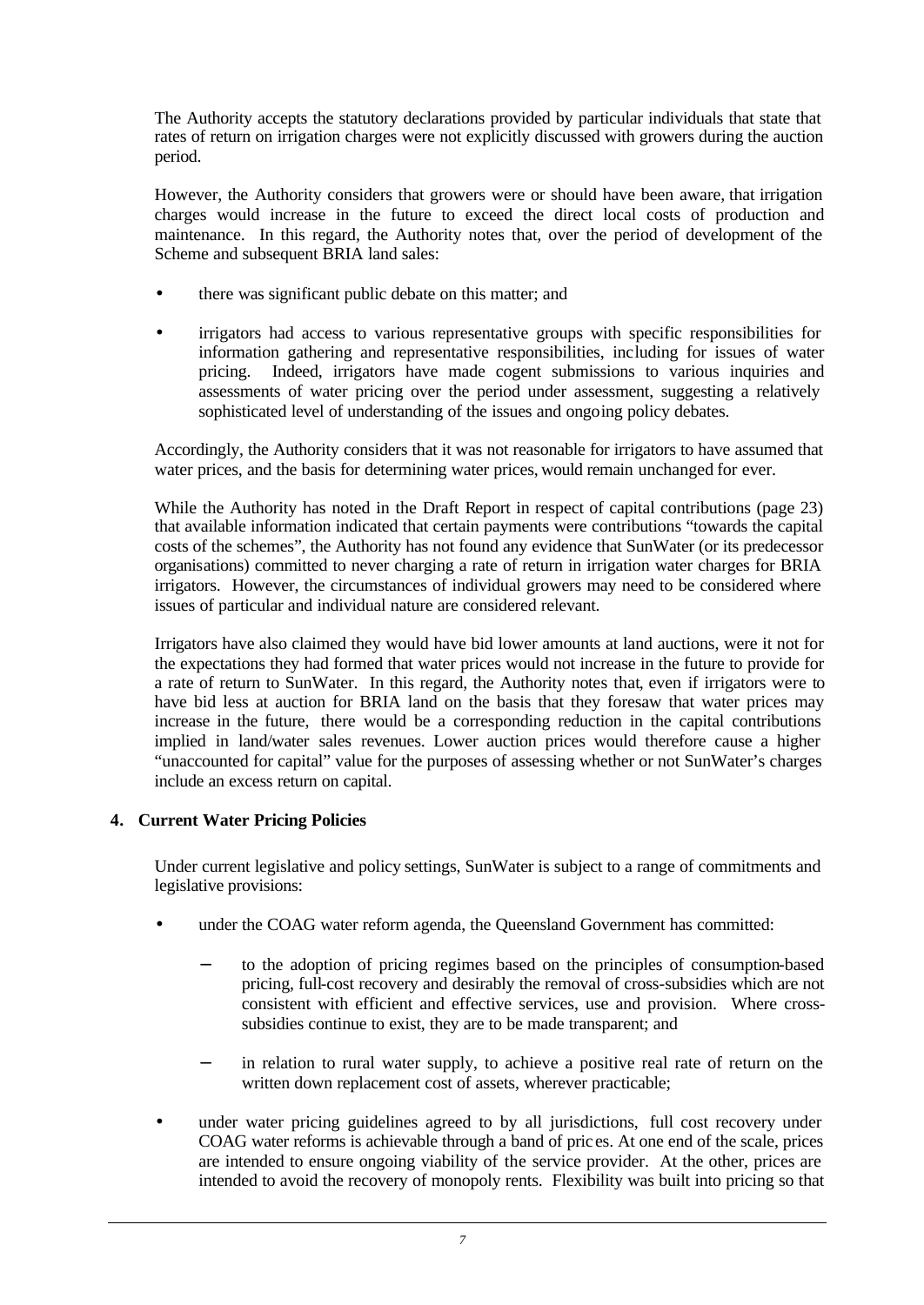jurisdictional regulators could take the circumstances peculiar to each water service provider into account when setting prices within the agreed band. At any point other than lower bound there is some positive return on equity capital.

- under the *Government Owned Corporation Act 1993*, one of the key objectives of a corporatised entity is to be commercially successful and to act in accordance with its Statement of Corporate Intent (SCI). SunWater's SCI requires it to increase the value of its business to its shareholders.
- one of the key principles of corporatisation under the *Government Owned Corporations Act 1993* is to ensure, wherever possible, that each corporatised entity competes on equal terms with other business entities and that any special advantages or disadvantages of the corporatised entity because of its public ownership or market power be removed, minimised or made apparent. This principle is consistent with the Government's agreement to the principle of competitive neutrality under National Competition Policy;
- under the *Queensland Competition Authority Act 1997*, SunWater's declared irrigation water services provided to BRIA irrigators are regulated under monopoly price regulation. This requires the Authority to have regard to the protection of consumers from abuses of monopoly behaviour, the promotion of competition, the efficient use of resources, and other identified public interest concerns.

Thus, on the basis of current Government policy and the Ministers' Direction, the Authority considers that:

- SunWater is able to charge a rate of return in irrigation water charges for BRIA irrigators; and
- in calculating the maximum allowable revenues that may be achieved by SunWater in the BRIA, the Authority should include a rate of return component, calculated using the weighted average cost of capital.

At the same time, however, the actual prices charged by SunWater should have regard to a variety of factors, including the capacity of users to pay.

## **5. Summary**

In summary, the Authority has concluded that:

- governments do have the capacity to make and change policy without, in general, providing compensation. However, there could be individual cases where the particular circumstances are such that this general position does not apply, although the Authority is currently not aware of any such cases;
- successive Queensland Governments indicated to irrigators that changes to pricing policy were being envisaged from about the time of the first auction;
- it was not reasonable for irrigators to have assumed that prices, or the basis for determining prices, would remain unchanged forever. Irrigators were or should have been aware, of the possibility that prices could increase in the future; and
- SunWater does have the capacity to incorporate a rate of return in its maximum allowable revenue (subject to a variety of factors, including the capacity of users to pay).